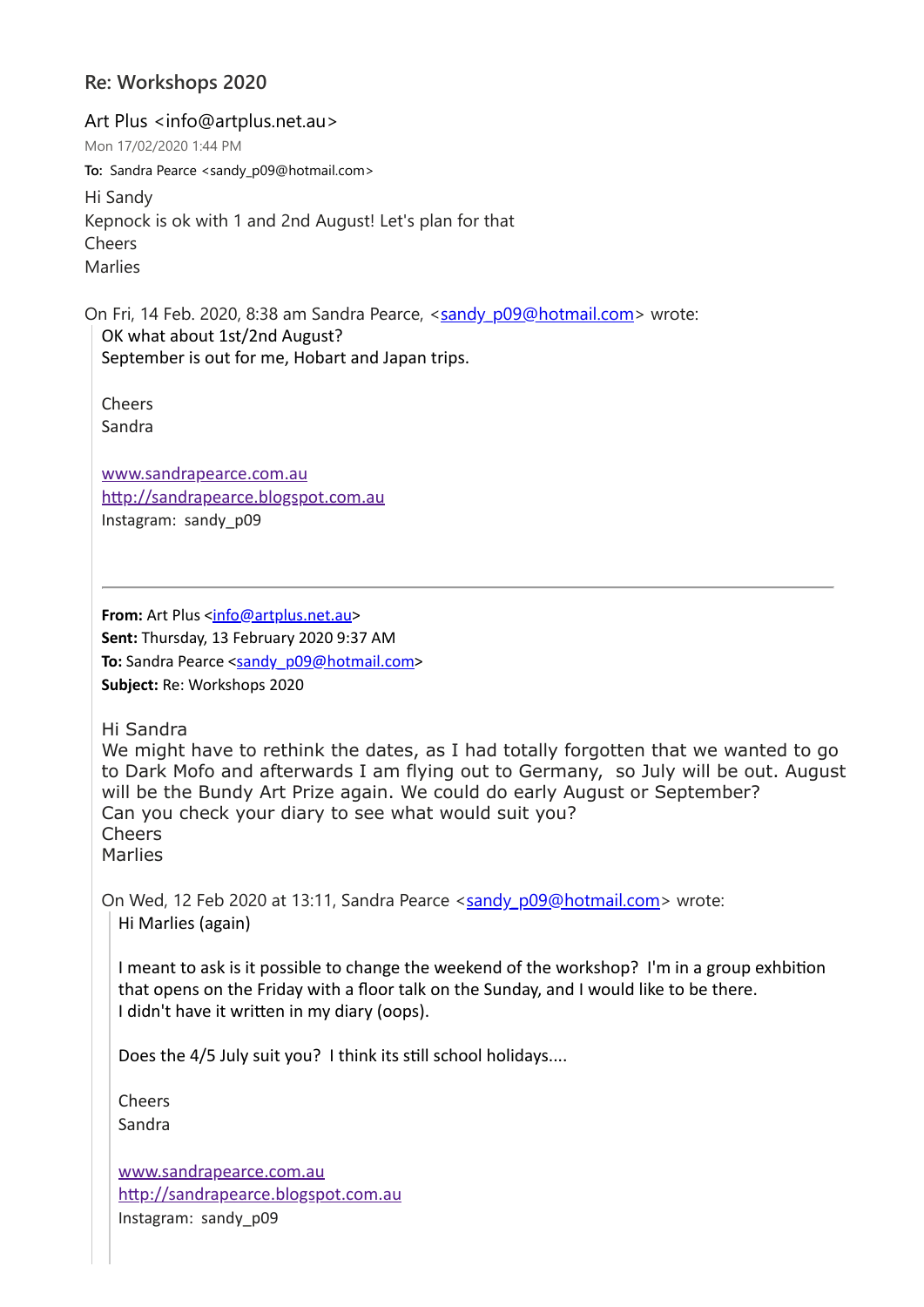**From:** Sandra Pearce <[sandy\\_p09@hotmail.com>](mailto:sandy_p09@hotmail.com) **Sent:** Wednesday, 12 February 2020 1:08 PM **To:** Art Plus <[info@artplus.net.au>](mailto:info@artplus.net.au) **Subject:** Re: Workshops 2020

Hi Marlies

No we don't need a printing press for this workshop, which will work well for me as we'll be doing this trip with our caravan. Less stuff to bring is good.

It'll be a fun workshop, I've run it a couple of times, and everyone really enjoys it. They can either make a book or two, or just print as 2D if they prefer.

Attached is the workshop outline and materials list and costing (same as usual). I used the word 'Leporello' in the workshop title  $\circledast$   $\circledast$ 

Also attached are some images for promotion etc. I'll make up some samples using fancier accordion formats as well. I've got samples using monoprints from my press and lino cuts, but not using this particular technique.

Cheers Sandra

[www.sandrapearce.com.au](http://www.sandrapearce.com.au/) http://sandrapearce.blogspot.com.au Instagram: sandy\_p09

**From:** Art Plus [<info@artplus.net.au>](mailto:info@artplus.net.au) **Sent:** Tuesday, 11 February 2020 8:45 AM **To:** Sandra Pearce [<sandy\\_p09@hotmail.com](mailto:sandy_p09@hotmail.com)> **Subject:** Re: Workshops 2020

Hi Sandra Do we need a printing press for this workshop? Could you send me a new outline and material list for this two day workshop, please? Cheers Marlies

On Tue, 4 Feb 2020 at 10:59, Sandra Pearce <[sandy\\_p09@hotmail.com>](mailto:sandy_p09@hotmail.com) wrote: Hi Marlies

Sure thing....i haven't heard a concertina book called a leporello book before but I like it!

What if we did gelatine printing the first day, exploring some advanced printing techniques (image transfer, composition, registration, transparent layers, white over dark, self-made stencils) and start working into the prints with drawing etc in a concertina format. Then the second day we go further to create the carousel advanced book format using prints and content created the previous day? So they end up with 2 books at the end of the weekend as well as prints and decorative papers suitable for collage or more books.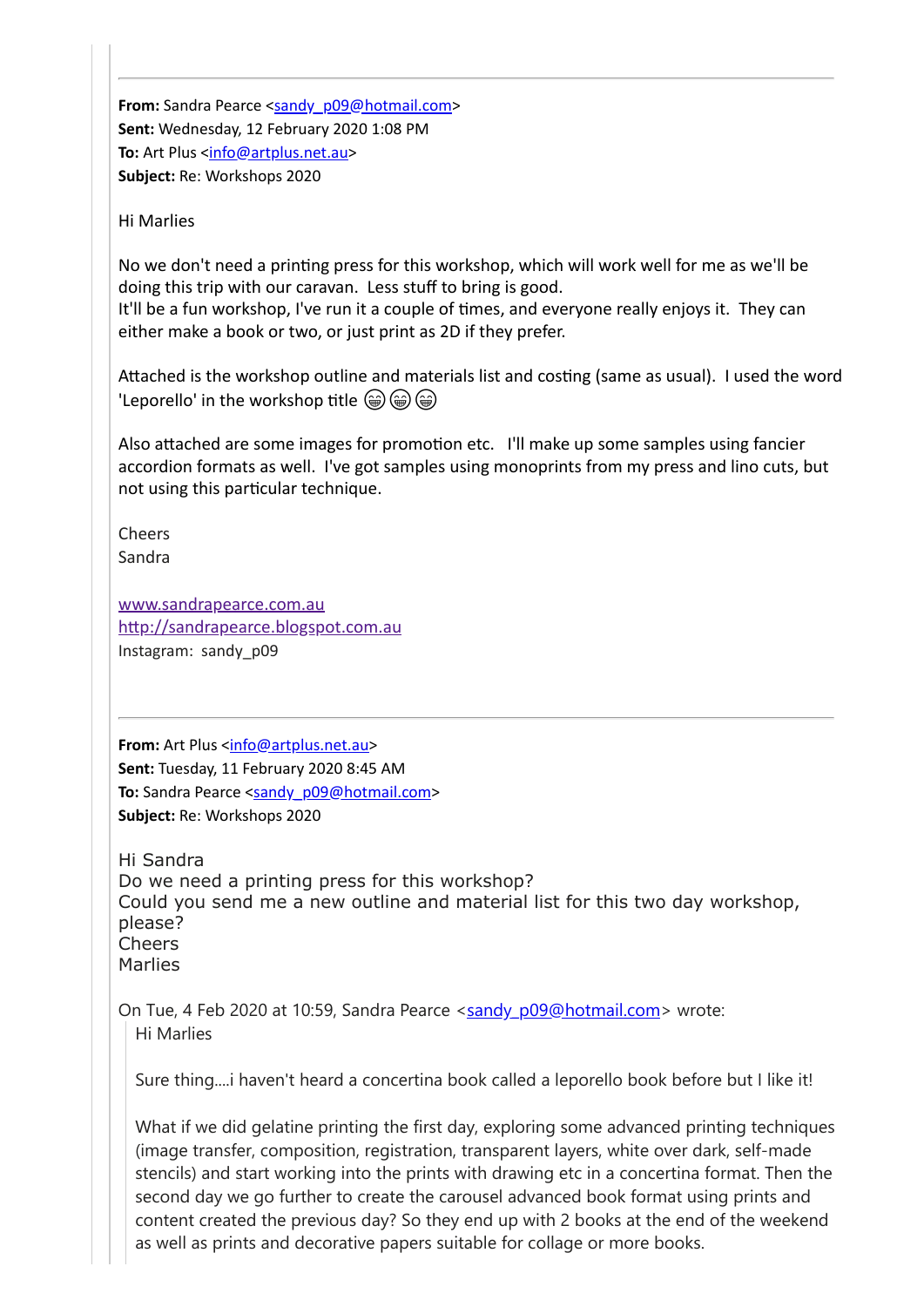Many people enjoy a project focussed workshop like this.

What do you think?

Cheers Sandra

Sent from my Samsung Mobile on the Telstra Mobile Network

-------- Original message -------- From: Art Plus [<info@artplus.net.au>](mailto:info@artplus.net.au) Date: 4/2/20 9:07 am (GMT+10:00) To: Sandra Pearce <[sandy\\_p09@hotmail.com>](mailto:sandy_p09@hotmail.com) Subject: Re: Workshops 2020

Hi Sandra I was wondering if we could do a workshop which you just advertised. mark making and gelli printing in a leporello book? What do you think? Cheers Marlies

On Tue, 17 Dec 2019 at 09:26, Sandra Pearce <[sandy\\_p09@hotmail.com>](mailto:sandy_p09@hotmail.com) wrote: Thanks Marlies, and yes I hope you and Phil have a restful Christmas break, stay cool and eat plenty of goodies!

Cheers Sandra

[www.sandrapearce.com.au](http://www.sandrapearce.com.au/) http://sandrapearce.blogspot.com.au Instagram: sandy\_p09

**From:** Art Plus <[info@artplus.net.au](mailto:info@artplus.net.au)> **Sent:** Tuesday, 17 December 2019 9:15 AM **To:** Sandra Pearce [<sandy\\_p09@hotmail.com>](mailto:sandy_p09@hotmail.com) **Subject:** Re: Workshops 2020

Hi Sandy I marked it in the diary and will get in touch with Kepnock High School after the hols. All sounds good. Have a wonderful Christmas and a very happy, healthy and creative New Year!!! Marlies & Phil xoxox

On Mon, 16 Dec 2019 at 14:44, Sandra Pearce [<sandy\\_p09@hotmail.com>](mailto:sandy_p09@hotmail.com) wrote: Hi Marlies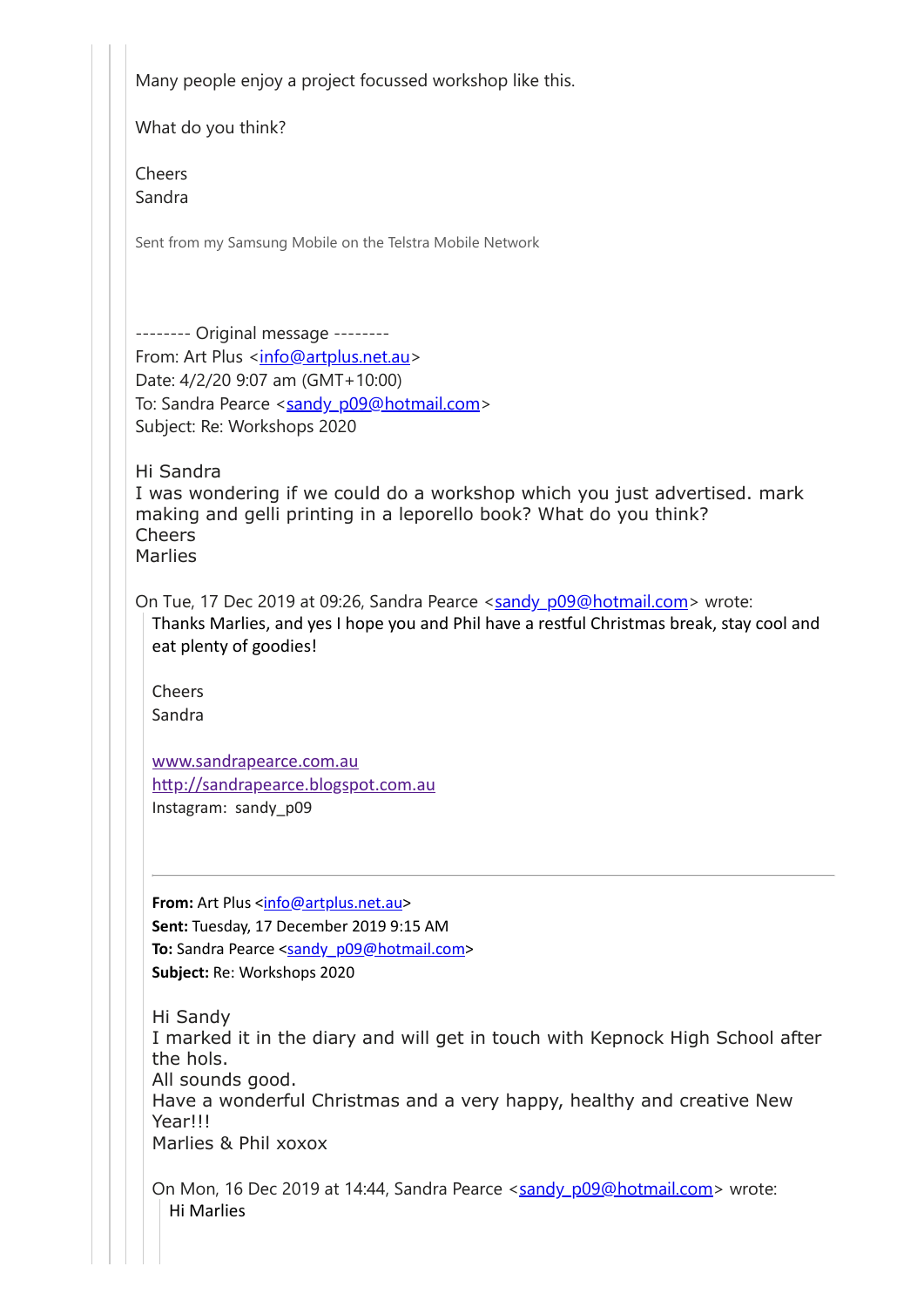Sorry got distracted with Xmas parties....  $\mathbb{A} \mathbb{A}$ 

How about 27/28 June, Craig can get some time off then.

For fees, attached is a quote, about the same as this year.

Cheers Sandra

[www.sandrapearce.com.au](http://www.sandrapearce.com.au/) http://sandrapearce.blogspot.com.au Instagram: sandy\_p09

**From:** Art Plus <[info@artplus.net.au>](mailto:info@artplus.net.au) **Sent:** Sunday, 15 December 2019 5:32 PM To: Sandra Pearce [<sandy\\_p09@hotmail.com](mailto:sandy_p09@hotmail.com)> **Subject:** Re: Workshops 2020

Hi Sandy Any thoughts of dates for next year? What will be your fees in 2020? Cheers Marlies

On Mon, 2 Dec. 2019, 2:10 pm Sandra Pearce, [<sandy\\_p09@hotmail.com>](mailto:sandy_p09@hotmail.com) wrote: Hi Marlies

We've just bought an EcoTourer Caravan so we'll be keen travellers next year, a workshop or two would be a good excuse to travel up your way!

When you say 'series of workshops', what are you thinking of? I have a new one called 'Mixed Media Nature Sketchbook' involving a concertina format with gelii printing and drawing/sketching/mark making.

You could also consider artist book making, where we do a more advanced type of structure like a carousel. You did mention papermaking but that will require a large outdoor undercover space as it involves a lot of water, the school room wouldn't suit it, so not sure if you have another suitable location for that.

Let me know what you think.  $\circled{c}$   $\circled{c}$   $\circled{c}$ 

Cheers Sandra

[www.sandrapearce.com.au](http://www.sandrapearce.com.au/) http://sandrapearce.blogspot.com.au Instagram: sandy\_p09

**From:** Art Plus <[info@artplus.net.au](mailto:info@artplus.net.au)> **Sent:** Friday, 29 November 2019 11:32 AM To: Sandra Pearce <[sandy\\_p09@hotmail.com>](mailto:sandy_p09@hotmail.com) **Subject:** Workshops 2020